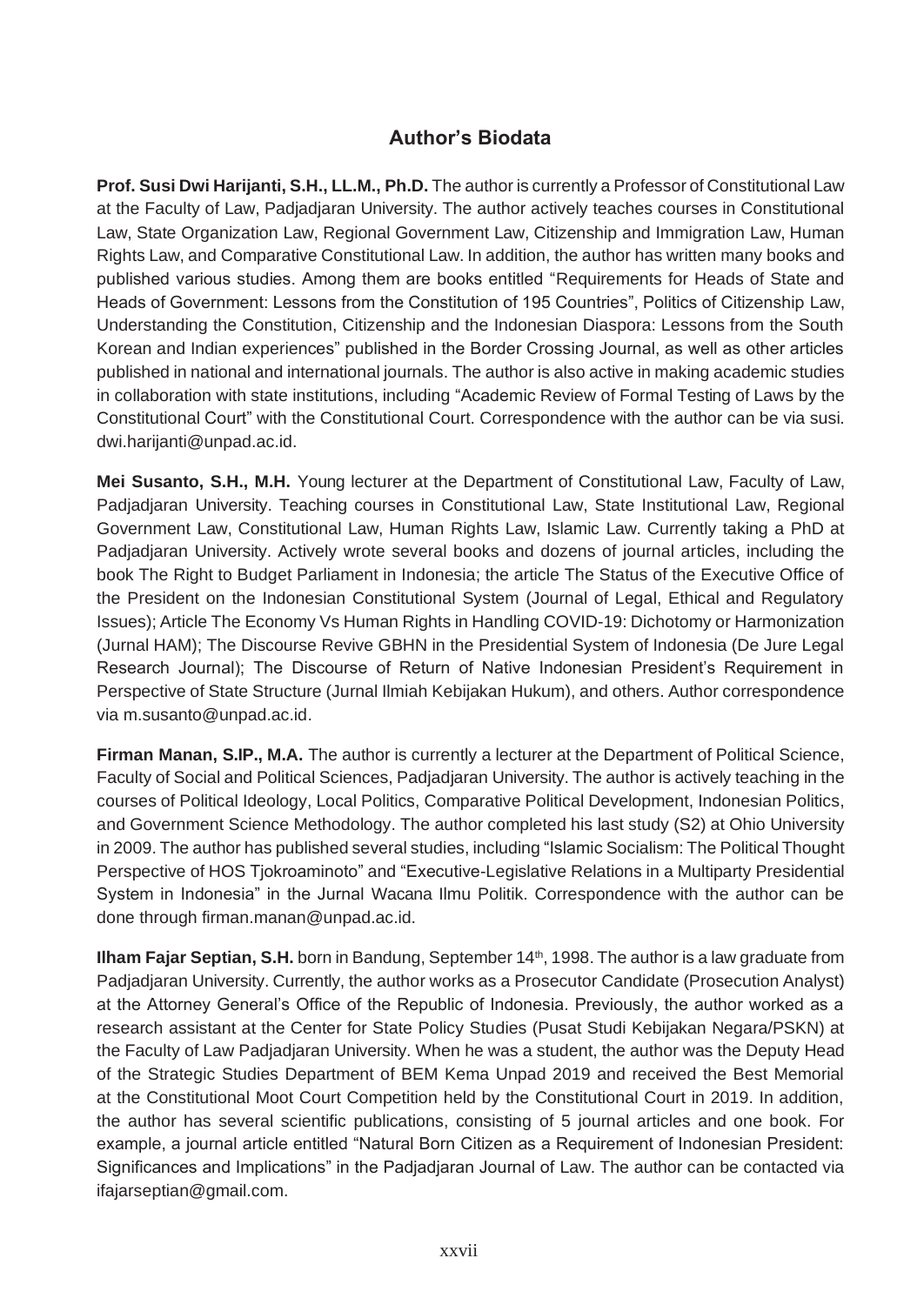**Muhammad Yoppy Adhihernawan, S.H.** Born in Bandung, June 30<sup>th</sup>, 1999. The author completed his undergraduate studies at the Faculty of Law, Universitas Padjadjaran, specializing in Constitutional Law in 2022. Currently, the author works as a researcher at the Center for State Policy Studies, Faculty of Law, Universitas Padjadjaran. Previously, the author had published a publication with the title "A Study of the Effectiveness of the Mechanism of Dismissing the President of Indonesia: Comparison of Practices between the United States and South Korea" in the Jurnal Kajian Pembaruan Hukum at the Universitas Jember and proceedings entitled "Incorporating Independent State Institutions into the Constitution" at a conference held by the Faculty of Law, Universitas Bangka Belitung. In addition, the author is also active as a consultant in making academic manuscripts and drafting many kinds of regulations. Correspondence with the author can be done via [yoppyadhi@gmail.com](mailto:yoppyadhi@gmail.com)

**Prof. Dr. Rahayu, SH, M.Hum.**, Born in Semarang, May 5<sup>th</sup>, 1962. Completed her undergraduate study at the Faculty of Law, Diponegoro University in 1985, then completed her master program at Padjadjaran University in 1995, and doctoral program at Diponegoro University in 2010. The author started her career as a lecturer at Faculty of Law, Diponegoro University and is currently a professor in the Field of Law Studies. Office Address of the Faculty of Law, Diponegoro University, Jl. Prof. Soedarto, Kampus Tembalang Semarang (024) 76918201. Author can be contacted via [rahayu\\_undip@yahoo.com.](mailto:rahayu_undip@yahoo.com)

**Prof. Dr. Kholis Roisah, S.H., M.Hum., Born in Kediri, December 6th, 1960. Completed her** undergraduate, master and doctorate program, at Faculty of Law, Diponegoro University in 1985, 2002 and 2013. The author started her career in Faculty of Law, Diponegoro University as an adjunct lecturer in 1985 then became civil servant in 1986. The author was appointed Professor in Law Studies in 2019. Author's publication can be accessed in https://sinta.kemdikbud.go.id/authors/det ail?id=6013285&view=overview, [https://www.scopus.com/authid/detail.uri?authorId=57195838129,](http://www.scopus.com/authid/detail.uri?authorId=57195838129) https://scholar.google.co.id/citations?user=ZGR9K24AAAAJ&hl=id. Office Address of the Faculty of Law, Diponegoro University, Jl. Prof. Soedarto, Kampus Tembalang Semarang (024) 76918201. Author can be contacted via [kholisroisah.fh.undip@gmail.com.](mailto:kholisroisah.fh.undip@gmail.com)

**Diastama Anggita Ramadhan, S.H., L.LM.**, born in Yogyakarta, January 3<sup>rd</sup>, 1992. Completed her undergraduate program at Universitas Sebelas Maret in 2014, and her master program at Cardiff University in 2007. Currently works as a lecturer at Faculty of Law, Diponegoro University, Semarang. https://scholar.google.co.id/citations?user=ZGR9K24AAAAJ&hl=id. Office address: Faculty of Law, Diponegoro University, Jl. Prof. Soedarto, Kampus Tembalang Semarang (024) 76918201. Author can be contacted via [diastama.anggita@gmail.com.](mailto:diastama.anggita@gmail.com)

**Leony Sondang Suryani, S.H.**, born in Bogor, August 20, 1997. Completed her undergraduate program at the Faculty of Law, Diponegoro University, Semarang in 2019. Currently taking master program at the Master of Law at Diponegoro University Semarang and is an Assistant Editor at the Indonesia Law Review Journal, Djokosoetono Research Center, Faculty of Law, University of Indonesia. The author can be contacted by e-mail on [leonysondang@gmail.com.](mailto:leonysondang@gmail.com)

**Intan Nurkumalawati**. Author earned her Diploma III from the Immigration Academy in 2006, then completed her undergraduate program in Social and Political Science at the University of Jakarta in 2009, in addition the author completed her Master program in Master of Public Administration Management under the scholarship program from Flinders University Australia in 2011. Now the author is a Permanent Lecturer at the Polytechnic Immigration BPSDM Law and Human Rights. The author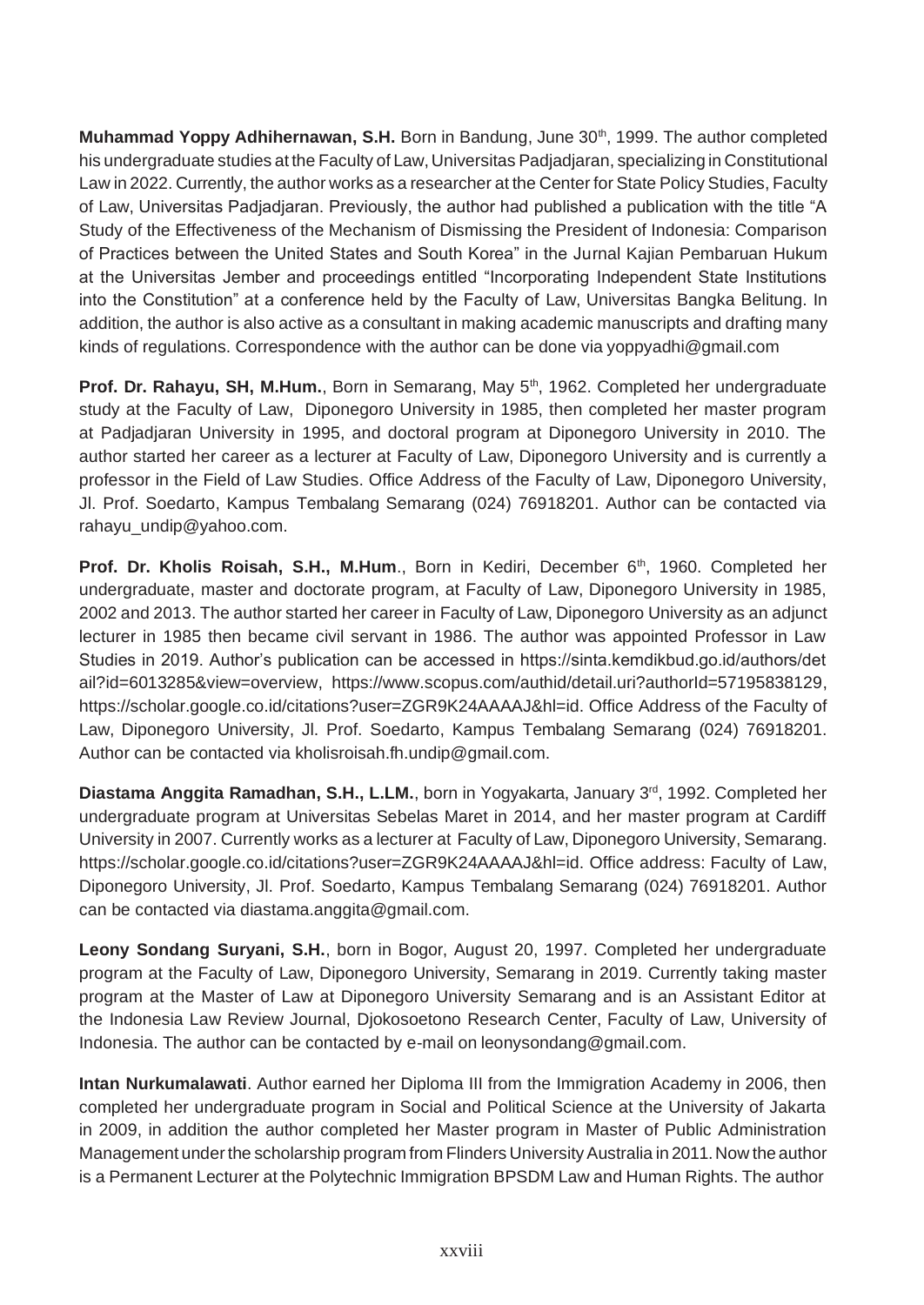has served in the Directorate General of Immigration, Class II Immigration Office Karawang, Class I Immigration Office Special Ngurah Rai, and Class I Immigration Office Bandar Lampung as Head of Immigration Information Subsection. The author has experience in Immigration by participating in the DIACTSS Internship on Immigration Policy, Information Technology and Citizenship program in Canberra in 2011, DIACTSS Internship on Immigration Check Point, Refugee Management and Detention Center in Adelaide in 2011, training Document Examination Principles and Application Course, Cooperation Directorate General of Immigration with Australia Department of Immigration and Citizenship in Jakarta in 2008, as well as Training for International Law Enforcement Officials, Yancheng International Law Enforcement Center, in Jiangsu, China in 2017.

**Ridwan Arifin**. The author completed his undergraduate program in English literature at the Indonesian Christian University in Jakarta in 2006. He continued his studies at the Postgraduate Program taking Applied Linguistics, translation concentration at the Jakarta State University and graduated in 2009. In addition, the author also holds a Master of Public Administration, from Flinders University, South Australia, 2019. Completed English language training at ICTE University of Queensland Australia in 2016. Participated in Immigration training organized by the Department of Immigration Border Protection (DIBP) Australia at the Brisbane Office (Immigration Office Brisbane, Australia) in 2016. The author has worked as a Lecturer in the English Department at the LIA Jakarta Foreign Language College (STBA), and teaches at several English language training centers in Jakarta. He writes on his personal blog page [www.ridwanBahasa.com](http://www.ridwanbahasa.com/) related to language, culture, translation and tourism. He also writes in the language rubric of the Kompas daily print media. His first book was published in 2015 with the title Notes of Errors in Indonesian Language which examines the use of Indonesian by the government, media, and society. Currently, the author is working with the Directorate General of Immigration, Ministry of Law and Human Rights of the Republic of Indonesia as well as a translator. Has been placed at the Soekarno-Hatta Special Class I Immigration Office and the Ngurah Rai Special Class I Immigration Office. Now, the author is a Permanent Lecturer at the Immigration Polytechnic of the Human Resources Development Agency (BPSDM) Jakarta and Tangerang.

Gede Maha Aditya Pramana born in Denpasar on Friday, October 8<sup>th</sup>, 1999. Currently Gede Maha works as a CASN at the Directorate General of Immigration. Previously, he had studied at SD 14 Padangsambian, SMPN 7 Denpasar, SMAN 3 Denpasar, and continued his Diploma 4 study majoring in Immigration Administration at the Immigration Polytechnic. Previously on Customs Research and Application Journal Vol. 2 No. 2 2020, Gede Maha has written an article entitled "Border Management: Challenges and Issues at The Border In Indonesia" with his educational partners Erza and Rizqi. For further contact, please contact Gede Maha at email: [premanditya@gmail.com o](mailto:premanditya@gmail.com)r via Instagram direct massage on the @mahaaditya account.

Wilonotomo, S.Kom., M.Si., born in Jakarta, February 15<sup>th</sup>, 1978. Completed his Master of Science, National Resilience Study Program, at Department of Strategic Planning Studies, Postgraduate University of Indonesia in 2012. Started his career as a Civil Servant at the Ministry of Law and Human Rights in 2003, currently serves as a Lecturer in Immigration Technology Management Study Program, Immigration Polytechnic. Office Address: Jalan Raya Gandul Cinere Depok City, Telephone (021) 7540003. The author can be contacted via e-mail: [wilo@poltekim.ac.id](mailto:wilo@poltekim.ac.id)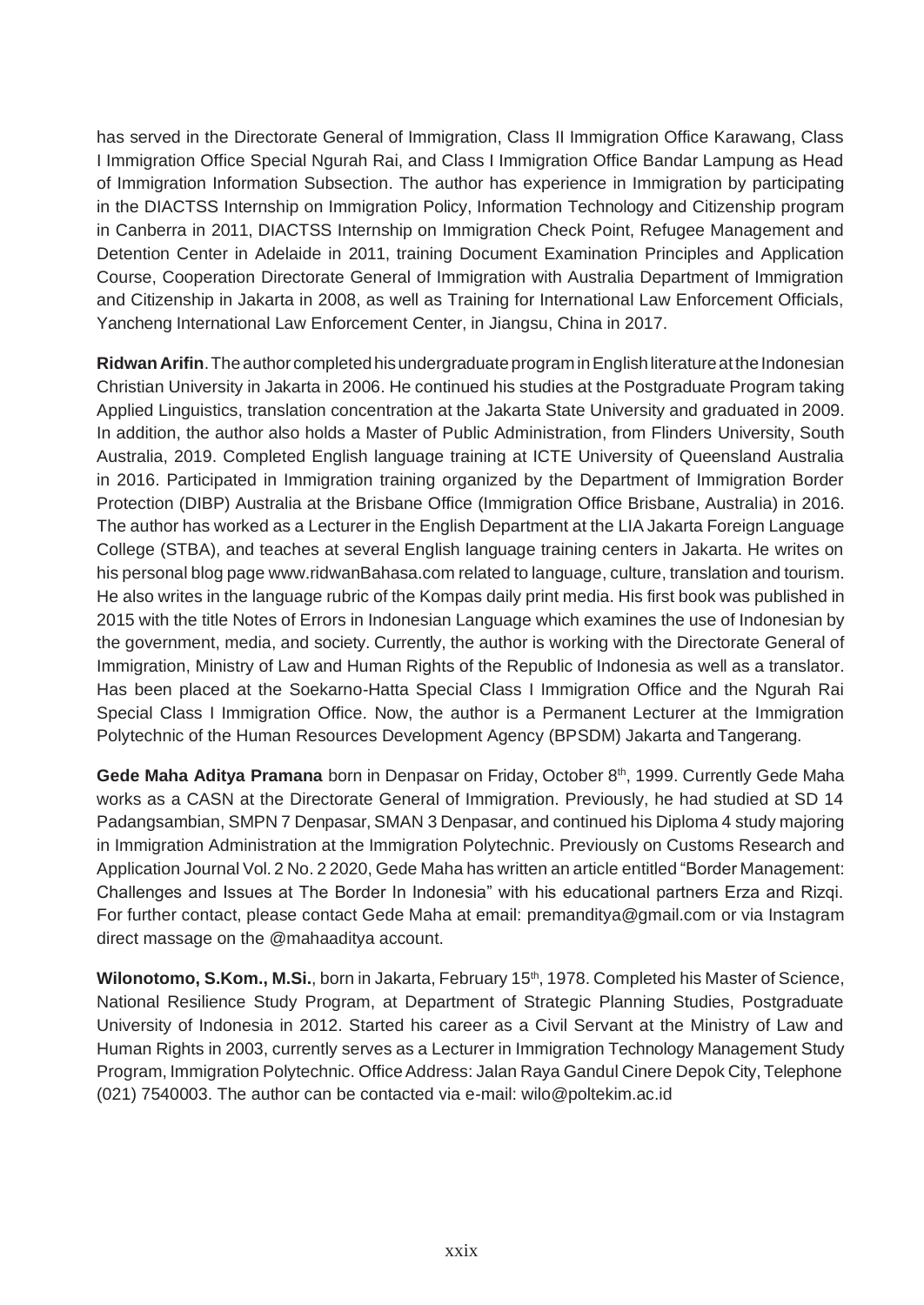**Firman Wahyu Fachreza, S.Tr.Im.**, born in Surabaya, November 28<sup>th</sup>, 1997. Completed his Diploma IV Service Education at the Immigration Polytechnic Batch 20, Immigration Technology Management Study Program in 2021. Started his career as a Civil Servant (PNS) at the Directorate General of Immigration, Ministry of Law and Human Rights, and served as Immigration Data Manager in the Field of Cooperation and Utilization of Immigration Information Technology. Office address: Sentra Mulia Jalan Haji R. Rasuna Said No.Kav X-6, 8 RT.16/RW.4 Kuningan, Karet Kuningan, Kecamatan Setiabudi, South Jakarta, Daerah Khusus Ibukota Jakarta 12940, Telepon (021) 1500116. The author can be contacted via e-mail: [wahyufachreza@gmail.com](mailto:wahyufachreza@gmail.com) atau [firmanfachreza62@gmail.com](mailto:firmanfachreza62@gmail.com)

**Prof. Dr. Slamet Sampurno Soewondo, S.H., M.H., DFM.**, born in Makassar, April 11<sup>th</sup> 1968. The author is a Professor of the Faculty of Law, Hasanuddin University, completed his undergraduate studies in Law from the Faculty of Law, Hasanuddin University (graduated in 1991), Masters in Law at the Postgraduate Program at Airlangga University, Surabaya (graduated in 1997) and S3 Science Law at the Graduate Program of Airlangga University, Surabaya (graduated in 2002). In 2004 the author completed a Diploma in Forensic Medicine (DFM) at Groningen State University. The author can be contacted via email: [slametss\\_68@yahoo.com](mailto:slametss_68@yahoo.com)

**Dr. Kadarudin, S.H., M.H, CLA.**, born in Ujung Pandang, May 14<sup>th</sup>, 1988, completed his Bachelor of Law studies at the Department of International Law, Faculty of Law, Hasanuddin University (2006- 2010), Masters in Legal Studies at the Graduate Program of Hasanuddin University (2011-2012) and Doctoral Degree in Law at the Graduate School of Hasanuddin University (2013-2018). The author is currently listed as a lecturer at the Department of International Law, Faculty of Law, Hasanuddin University, teaching courses in International Law, International Treaty Law, Diplomatic and Consular Law, and Refugee Law. The author has a history of writing in Reputable International Journals, such as the Journal of Legal, Ethical and Regulatory Issues (Scopus, Q2), Journal of East Asia and International Law (Scopus, Q3), Journal of Intellectual Property Rights (Scopus, Q3), Journal of Critical Reviews (Scopus, Q4), as well as National Accredited Journals such as Hasanuddin Law Review (Scopus and Sinta 1) and Veritas et Justitia (Sinta 2). The author has published 19 book titles, the latest book is entitled Anthology of Contemporary International Law (Deepublish, Yogyakarta). The author can be contacted via email: [kadarudin@unhas.ac.id](mailto:kadarudin@unhas.ac.id)

**Niken Subekti Budi Utami**, born in Yogyakarta, Special Region of Yogyakarta on May 21<sup>st</sup>, 1963. Completed her undergraduate program in law studies at the Faculty of Law, Gadjah Mada University in 1988 and completed her master program in Sociology Studies at the Faculty of Social and Political Sciences, Gadiah Mada University in 2001. The author currently works as a Lecturer in the Department of Criminal Law at the Faculty of Law, Gadjah Mada University, Jl. Socio Yustisia Bulaksumur No. 1, Karang Malang, Caturtunggal, Kec. Depok, Kab. Sleman, Special Region of Yogyakarta 55281. Publications in the last 5 years include journal articles entitled "Legal Protection for Children Victims of Sexual Violence, in the Fulfillment of Restitution Rights" in Yustisia Law Journal Volume 9, Number 2, 2020, as well as journal articles entitled " Handling of Children Under the Age of 12 (Twelve) Years Who Commit Crimes Based on the Juvenile Justice System" in the Pulpit of Law Volume 32, Number 3, 2020. The author can be contacted via [niken.subekti@mail.ugm.ac.id a](mailto:niken.subekti@mail.ugm.ac.id)nd08122951944.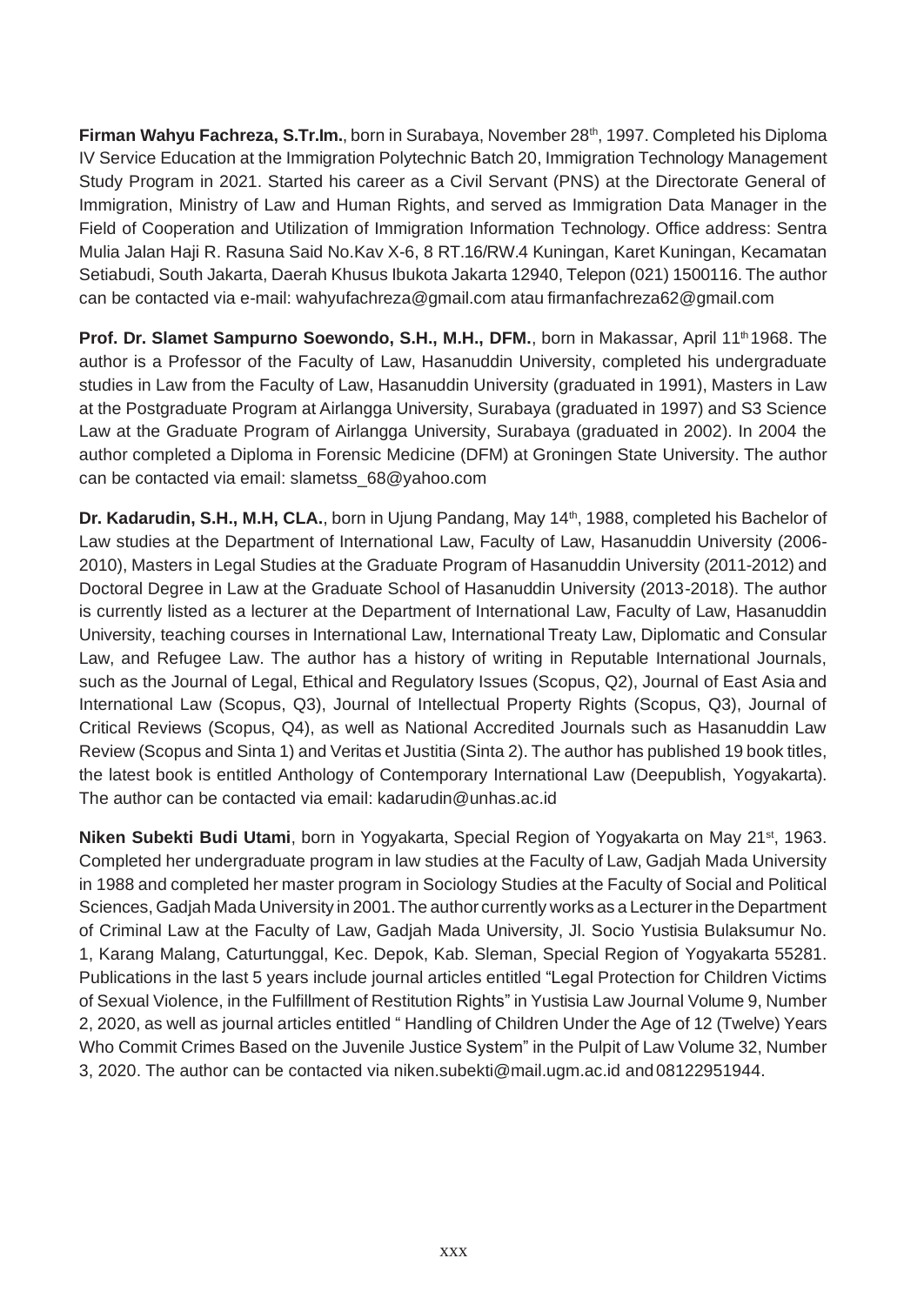**Octa Nadia Mellynda**, born in Yogyakarta, Special Region of Yogyakarta on October 1<sup>st</sup>, 2000. Th Author is currently pursuing her undergraduate program in Law at the Faculty of Law, Gadjah Mada University, Jl. Socio Yustisia Bulaksumur No. 1, Karang Malang, Caturtunggal, Kec. Depok, Kab. Sleman, Special Region of Yogyakarta 55281. Publications in the last 5 years include a journal article entitled "Temporary Measures on Bankruptcy: Alternatives to the Moratorium on Act 37/2004 in Resolving Indonesian Bankruptcy During the Covid-19 Pandemic" in Lex Scientia Law Review Volume 5, Number 2, 2021. The author can be contacted by e-mail [octanadia00@mail.ugm.ac.id](mailto:octanadia00@mail.ugm.ac.id) and phone 085712878859.

**Diana Silfiani, SH.**, Born in Mataram, July 30<sup>th</sup>, 1981. The author completed her undergraduate program at the Faculty of Law, Gadjah Mada University, Yogyakarta and is currently studying Masters in Intellectual Property Law at the University of Indonesia. The author is a senior partner at the Bertiga Law Office, Jakarta and is an advocate and practitioner in the field of song and music copyright. The author can be contacted via e-mail [diana.silfiani@ui.ac.id.](mailto:diana.silfiani@ui.ac.id)

Yulita Dwi Pratiwi, S.H., born in Sidoarjo, July 5<sup>th</sup>, 1995, is a law graduate from the State University of Surabaya who has been active in writing since he was a student. In 2017, successfully passed the recruitment of Civil Servant Candidates at the Ministry of Law and Human Rights of the Republic of Indonesia in the formation of the Legal Analyst position. Currently working at the Technical Implementation Unit of the Surabaya Heritage Center, Ministry of Law and Human Rights of the Republic of Indonesia as JFT First Expert Civil Curator. The author is currently taking master program in law at Airlangga University. Interested in Law and Human Rights, Agrarian Law, Administrative Law and Public Policy Law, some of the author's previous writings discuss the Regulation of Female Circumcision in Legislation in Indonesia, Study of the Potential Geographical Indications of Bondowoso Tape in Realizing a Conducive Investment Climate and Harmonization of Property Protection Children's Wealth in Trust through Strengthening the Role of Supervisory Guardians.

**Junaidi Abdillah**, born in Bogor on August 11<sup>th</sup>, 1989. Completed his undergraduate program (S1) at the Faculty of Social and Political Sciences, Syarif Hidayatullah State Islamic University, Jakarta in 2014. Working at the Ministry of Law and Human Rights of the Republic of Indonesia since 2015 and currently serves as a Functional Expert Researcher The first is at the Research and Development Agency for Law and Human Rights, Ministry of Law and Human Rights of the Republic of Indonesia. E-mail: [junaidi.abdillah89@kemenkumham.go.id p](mailto:junaidi.abdillah89@kemenkumham.go.id)hone/whatsapp 08567012252.

**Zaihan Harmaen Anggayudha**, Born in Cimahi on March 5<sup>th</sup>, 1989. Completed his undergraduate program at Sunan Gunung Djati State Islamic University, Bandung, Faculty of Sharia and Law in 2010. Completed his master program at the Postgraduate Program in Law at the State Islamic University of Sunan Gunung Djati Bandung in 2013. The author worked at the Data Center and Information Development for Legal and Human Rights Research, Research and Development Agency for Law and Human Rights, Ministry of Law and Human Rights as a researcher, involved in various researches in the field of Law and Human Rights from 2019 to 20221. Currently working as a ASN at the National Research and Innovation Agency and serves as a researcher. The authos is also a Coordinator for Institutional Alumni Association of Law at Sunan Gunung Djati State Islamic University, Bandung and as a member of the Syamsi Dhuha Foundation (SDF). Zaihan can be contacted by em[ail zaihanha@gmail.com](mailto:zaihanha@gmail.com)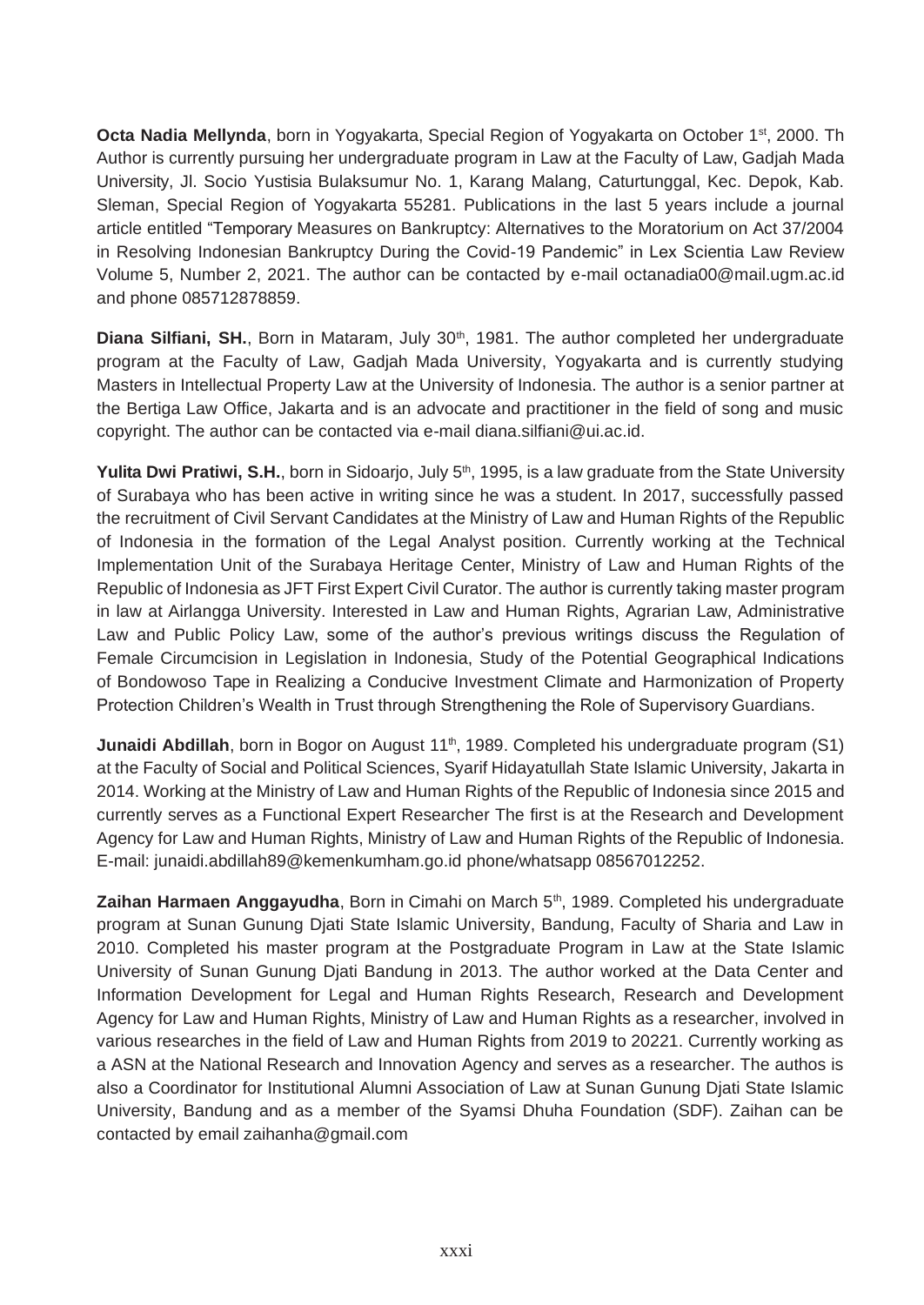**Jody Imam Rafsanjani**, born in Majalengka, June 23<sup>rd</sup>, 1996. The author previously worked at the Center for Legal Research and Development, Research and Development Agency for Law and Human Rights, Ministry of Law and Human Rights of the Republic of Indonesia. Currently, he is actively working at the Center for Legal Research, Research Organizations for Social Sciences and Humanities, the National Research and Innovation Agency with the position of First Expert Researcher, Pangkat/Golongan Penata Muda (III/a). Completed his undergraduate program at the Faculty of Law, Diponegoro University in 2018, and now pursuing his master program at Jayabaya University (2020 – present). Has participated in the National Scientific Writing Training and Training for the Establishment of Functional Researcher Positions in 2021.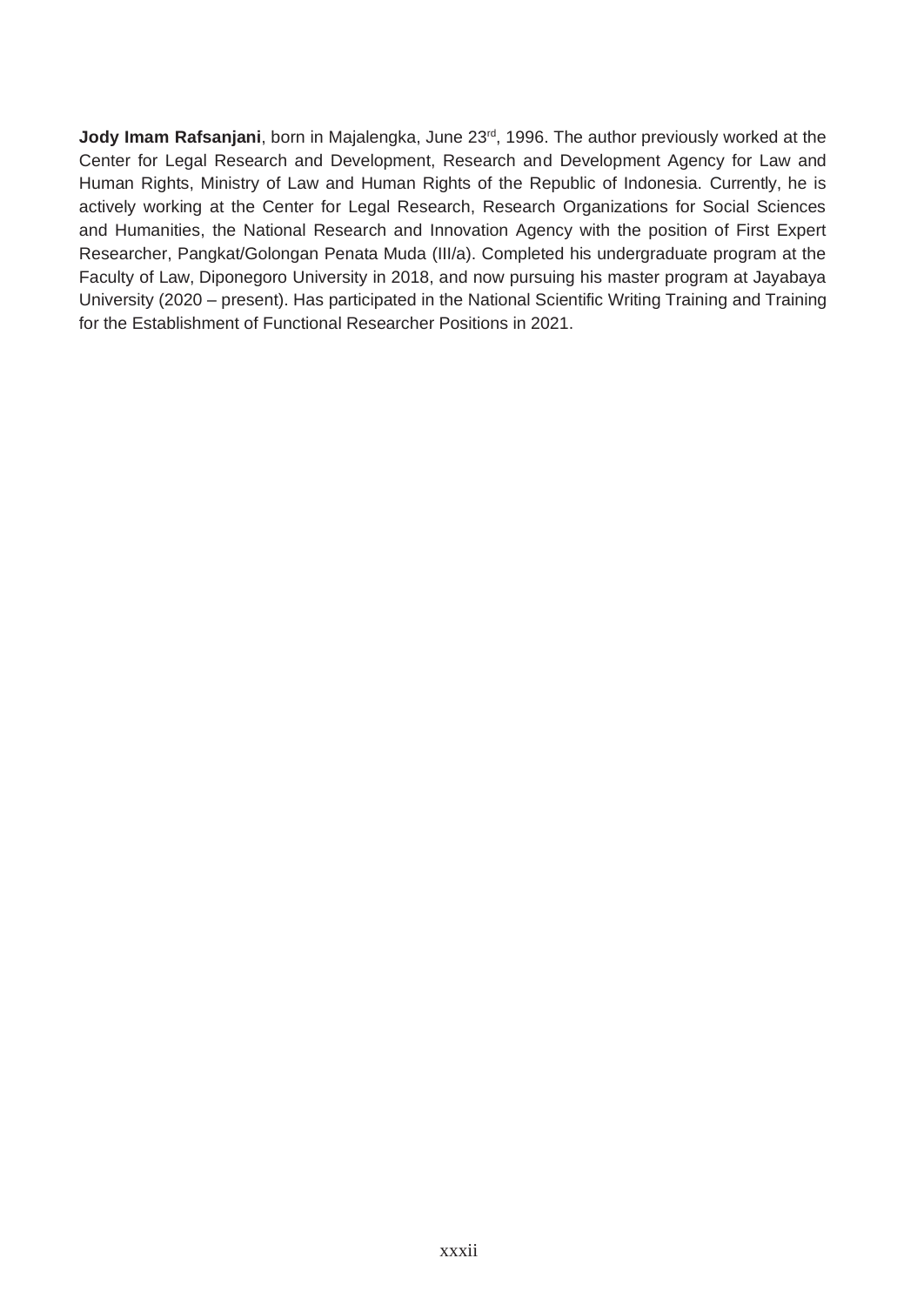## **WRITING INSTRUCTIONS FOR JURNAL ILMIAH KEBIJAKAN HUKUM**

Jurnal Ilmiah Kebijakan Hukum (JIKH) focuses on the field of Legal Policy. It is published 3 (three) times a year (March, July, November). JIKH welcomes the submission of scientific papers in the field of Law and Policy. The submitted manuscripts must be written based on research, studies, and legal reviews that have never been published in other media with the following requirements:

- 1. The editorial team receives scientific papers in the field of Law and Policy from within and outside the Center for Policy Studies and Development.
- 2. JIKH uses the peer review and editorial system. The editorial team and peer reviewer will be the examiner of the submitted manuscripts. As the examiner, the two have the right to reject manuscripts that are not qualified.
- 3. The paper can be in the formof:
	- Research articles
	- Academic articles
	- Conceptual articles (freelance writing/short essays)

in the field of Law and Policy, both from within and outside the Ministry of Law and Human Rights

- 4. The articles are written in Indonesian or English, submitted in the form of an electronic file (email) in MS Word Office program or in hard copy and accompanied by a Curriculum Vitae.
- 5. The articles should not be more than 25 regular pages (A4). It includes abstract images, tables and references. If an article has more than 25 regular pages (A4), the editor has the right to reedit and consult with the author if it is necessary.
- 6. The composition of the research/academic article mustinclude:
	- **- Title**

The title should be written briefly with a maximum of 14 words, size 13, bold, in Indonesian (capital letter [UPPERCASE] bold font style) and English (capital letter at the beginning of the word [Capitalize Each Word] italic bold font style).

The author's identity is typed under the title. The identity must include the author's name without a title, place of work, work unit address, as well as the author's phone number, fax, and email, written in bold font style.

**- Abstract**

Abstract provides a brief summary of the content. It includes background, research questions, objectives, methodology, discussion, conclusions, and suggestions without including pictures, tables, or references. Abstract should not exceed 200 words. It is written in Indonesian (regular font style) and English (italic font style).

Keywords represent the principal problem of the study and the main terms that underlie the implementation of the research. Keywords consist of minimum 3 words, maximum 5 words written in bold font style. Keywords are written in Indonesian (regular font style) and English (italic font style)

- Introduction (containing: background, research question, objectives and methodology)
- **Research methodology** (containing: Approach, Nature, Form, Sampling Techniques, Data Collection Techniques and Data AnalysisTechniques)